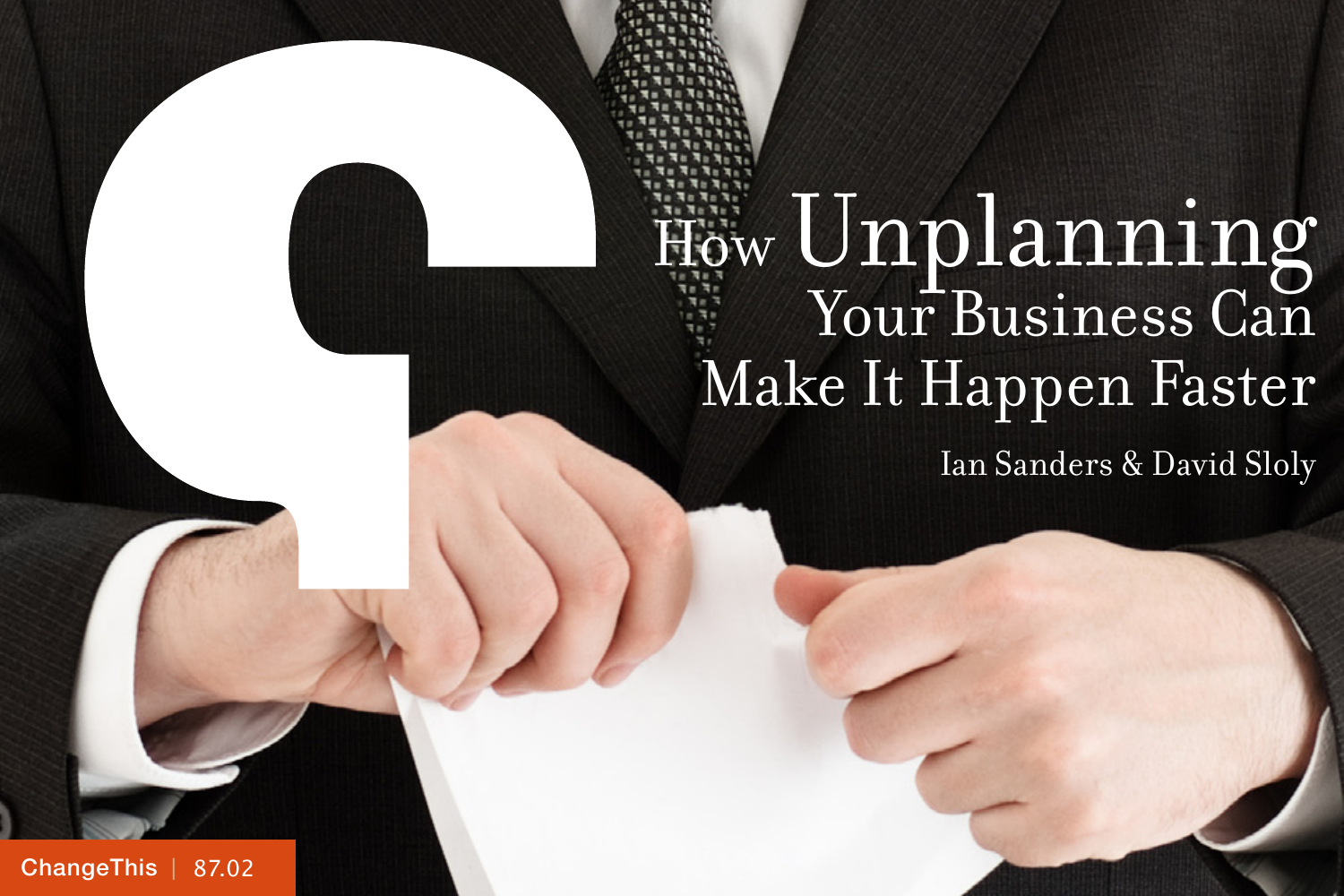# *Q:* What's top of the list for most people launching a new business? *A:* A business plan.

You've just cracked a genius idea. Now you're motivated to get it out there and make it happen. And then, for some inexplicable reason, you follow a pattern that dates back to the industrial revolution—you sit down and write a business plan! A 20 page document full of financial projections and assumptions about the next five years. Why? Is it because that's what advisors tell entrepreneurs they need; what banks ask to see; what you're expected to prepare? Really, how useful is a linear explanation for how you're going to grow your business? We gave a talk at South By South West Interactive in 2010 and asked a room full of entrepreneurs who had written a business plan if they had actually looked at it since launch. A resounding "no" came back. So we asked if the business they now owned and ran looked anything like the one they had written about in the business plan. Another "no." They all admitted that they had written the plan simply because they thought that is what you're supposed to do. They had exerted great effort on a document that they would not look at again. How does this make sense? And this is from entrepreneurs that made their business idea happen—these were the successful ones.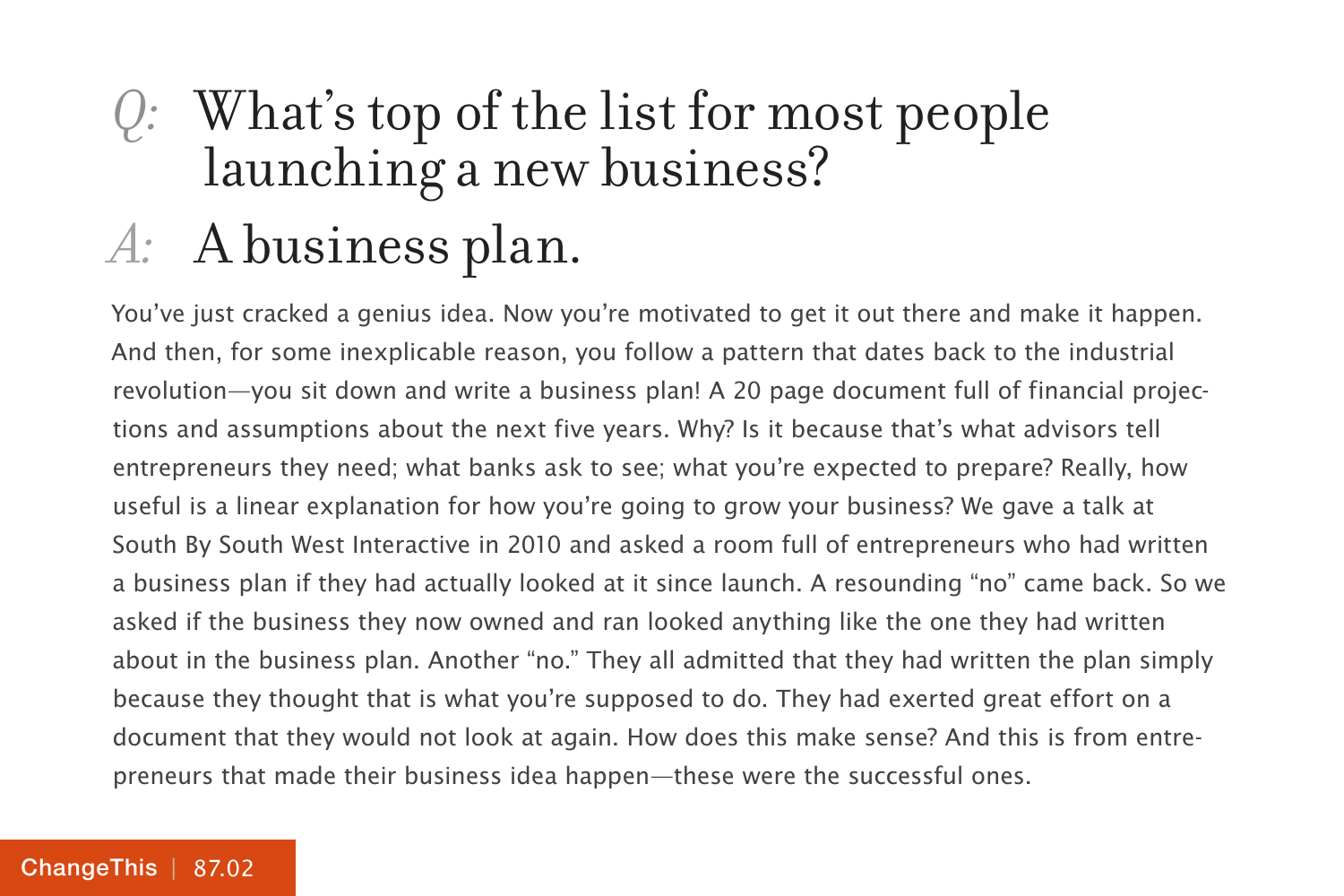So what of the thousands that started to write a plan, got a little stuck and gave up? What ideas have the world been deprived of because they believed they needed a fully detailed plan to make that thing real?

Gary Vaynerchuk told us: "A Five Year Plan is impossible in a world where what five years represents is so different than it used to. We're going through a technology explosion, and you can't possibly do that; think about what five years ago looked like."

#### **66** What ideas have the world been deprived of because they believed they needed a fully detailed plan to make that thing real? *they believed they needed a fully detailed plan to make that thing real?*

The problem with writing a fixed plan is that you can get stuck in amber. You get so bogged down with hypotheticals, financial modelling and revenue projections that your cool business idea gets stuck in a spreadsheet and the light never goes green. Instead of focusing on making your business idea happen, you end up suffering from analysis paralysis: the number one killer of all great business ideas.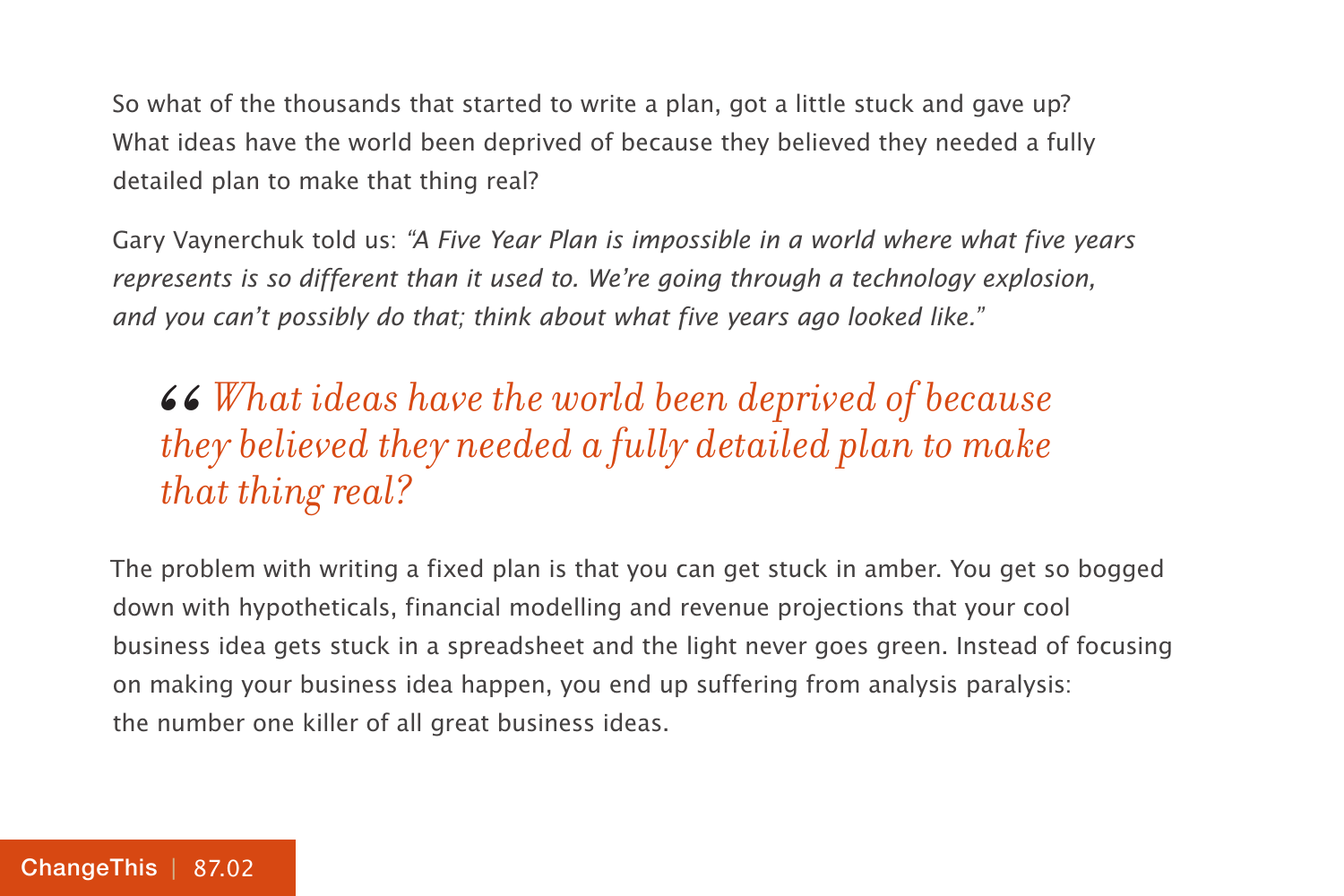#### The Trouble With Planning

So why are business folk obsessed with writing plans? Because you think that, somehow, by creating a plan for executing your idea that it will guarantee its success. But the truth is that you can't predict how things will look in just five months time, let alone five years. Right now, businesses have to be agile, prepared to rethink and reinvent what they do and how they do it. They need to be ready to react to sudden new entrants to market: Twitter, Instagram and that little social networking site Facebook. They all came along and upset the status quo. Was that in anyone's business plan? We doubt it, as we doubt that Mark Zuckerberg labored for weeks trying to decide what Facebook would look like in 5 years—and then articulated it on a spreadsheet. No, but we do believe he had a goal. And goals are powerful.

The idea for Hotmail was written overnight by one of the founders, Sabeer Bhatia. It was enough to secure finances to hire programmers to create the webmail service that was later sold for \$400 million to Microsoft. The world is full of businesses that began without a chunky, explain everything, business plan. They had a goal, a vision, a desire and passion.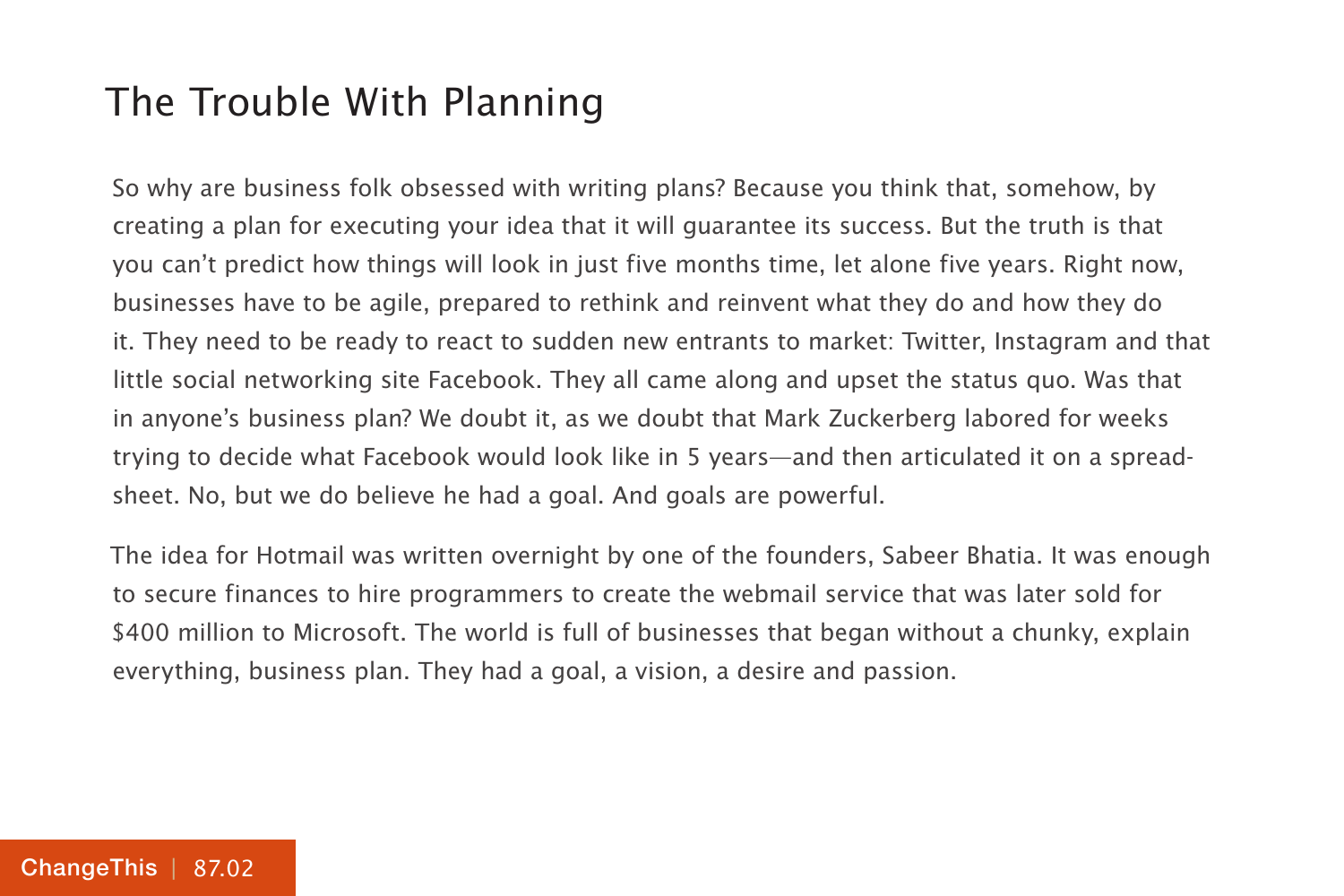"Really, a business plan is another way of saying 'guess', a strategy is another way of saying 'hunch'. The awful truth is that we don't know what will work" David Hieatt, entrepreneur, co-founder of howies clothing company and curator of Do Lectures

So does your business really need a plan? What if you're a business that can launch with minimal investment, what if you don't need a bunch of staff, a warehouse or specialists to launch? If that sounds like your kind of business idea, then the good news is you probably don't need a 20 page business plan.

So now it's time to unplan your business.

#### What Is Unplanning?

Unplanning is a mindset that encourages entrepreneurs to launch and test their ideas in the market, rather than get stuck in over-analysis.

Unplanning replaces the focus on long-term business planning with business doing. All you need is focus on achieving a defined goal, because without a destination in mind, your idea may suffer at the hands of unwanted and unhelpful distraction. So you need goals, not a plan.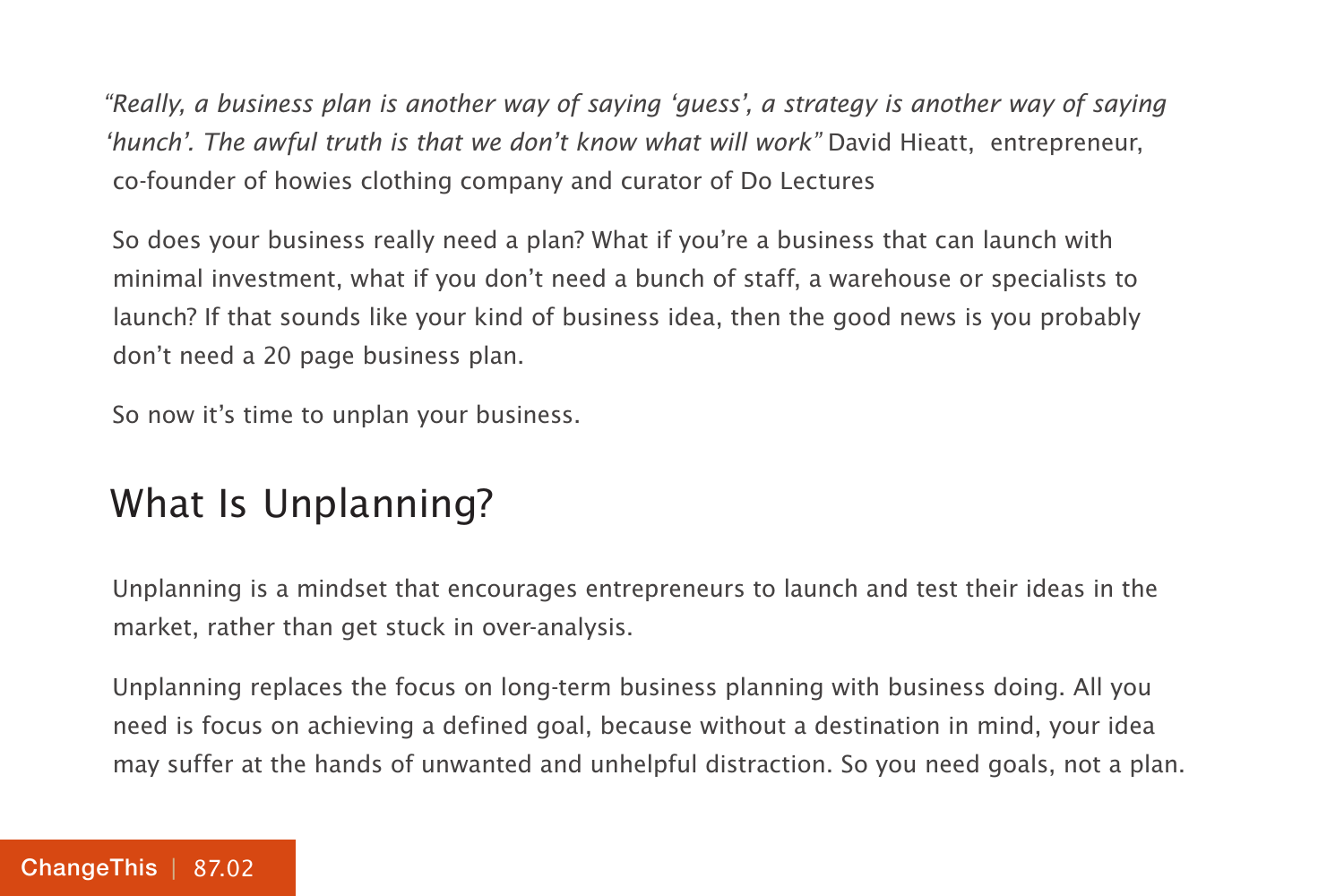Goals are powerful in motivating you and giving you a sense of getting the good stuff done.

Make decisions quick and don't be afraid to change them when new information presents itself. Then you won't become a victim of over analyzing. Then you'll stay free of the analysis paralysis deadlock that consumes people who think they must have every scrap of information before they can make a decision, people who believe they must weigh every possible piece of information against every possible outcome. Those people, and we all know one, tend to tell you about great ideas they have had, yet have done nothing practical about making it real. They have failed to realize any of those ideas because they have over analysed them to the point that they are stuck in a knowledge trap.

The people that succeed, the ones that don't get stuck at first base are the ones that recognise that they don't have all the answers and probably never will, but pursue their goal anyway. And the number one tool those people use is instinct. Believe us when we say instinct is the most universal tool to have in your toolkit. You can analyze the pitch count and game situation all you want, but getting a good jump toward second base requires instinct.

37 signals is the software company based in Chicago that has become legendary by creating productivity tools and books that are used by companies around the world. They launched in 1999 as a web design business but soon pivoted to sell the productivity tools they'd initially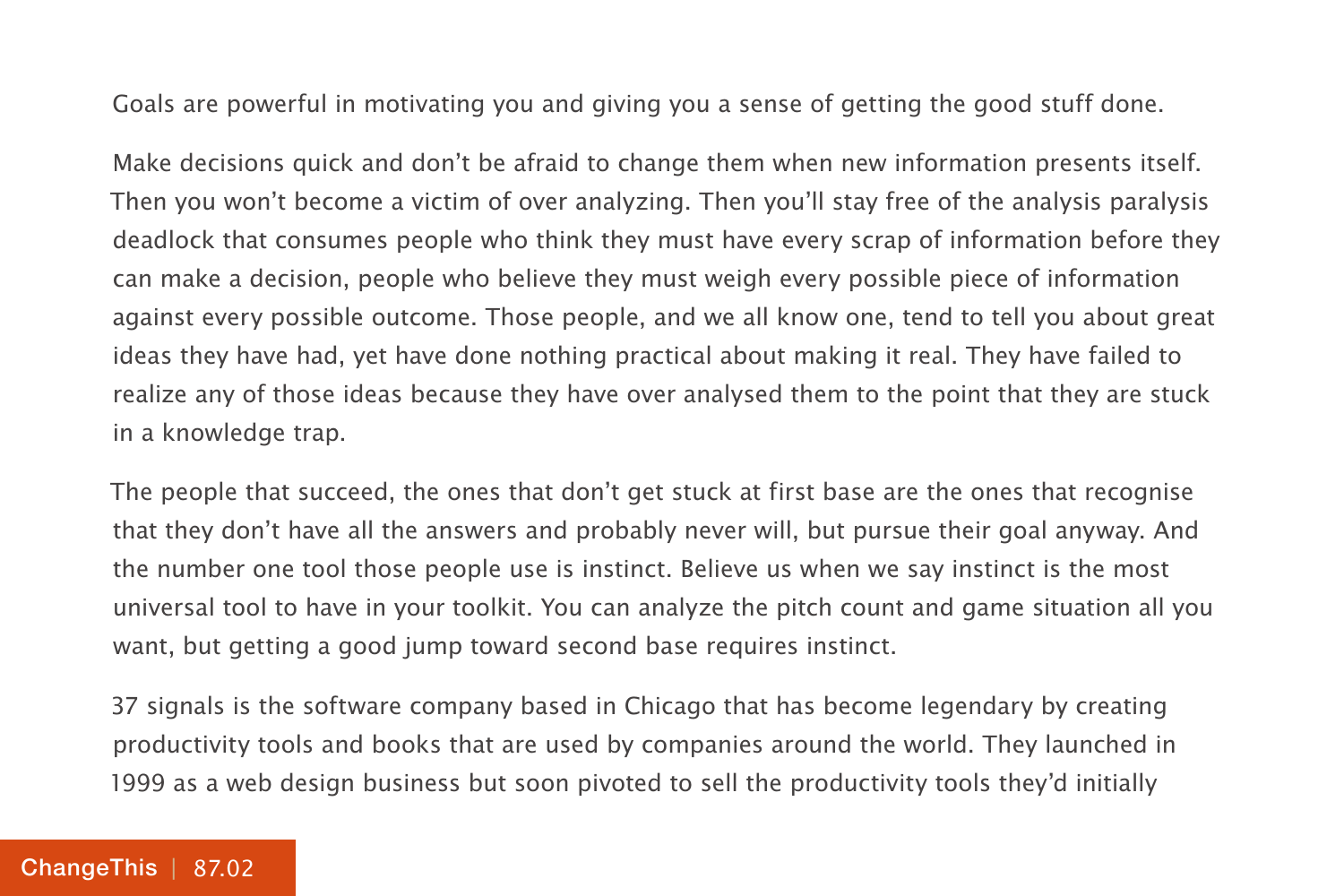developed for in-house use. 37 signals has achieved success by reinventing their offering and keeping their operation lean. We asked partner David Heinemeier Hanson what role instinct has played in the company's success:

"We rely heavily on instinct. An instinct that has been developed and formed from a decade in business. Sometimes careful analysis is helpful, but often times you're just trying to justify what your instinct is already telling you. Why not follow that straight from the get go?"

#### The Unplan State Of Mind:

Here are three tips to get in an Unplan State Of Mind:

**1** → **Take action.** Unplanning is about moving from a passive to active mindset. Get used to making quick decisions, focus on outcomes and getting your business out there. Do something!

**2** → **Test it.** Don't test your idea on a spreadsheet, test it live in the marketplace. Launch a prototype or in beta, then monitor, get user feedback and adapt your offering as you go.

**3** → **Be agile.** Be open to change: embrace random opportunities and be prepared to take left turns along the way. Be flexible enough to react to opportunities as they arise.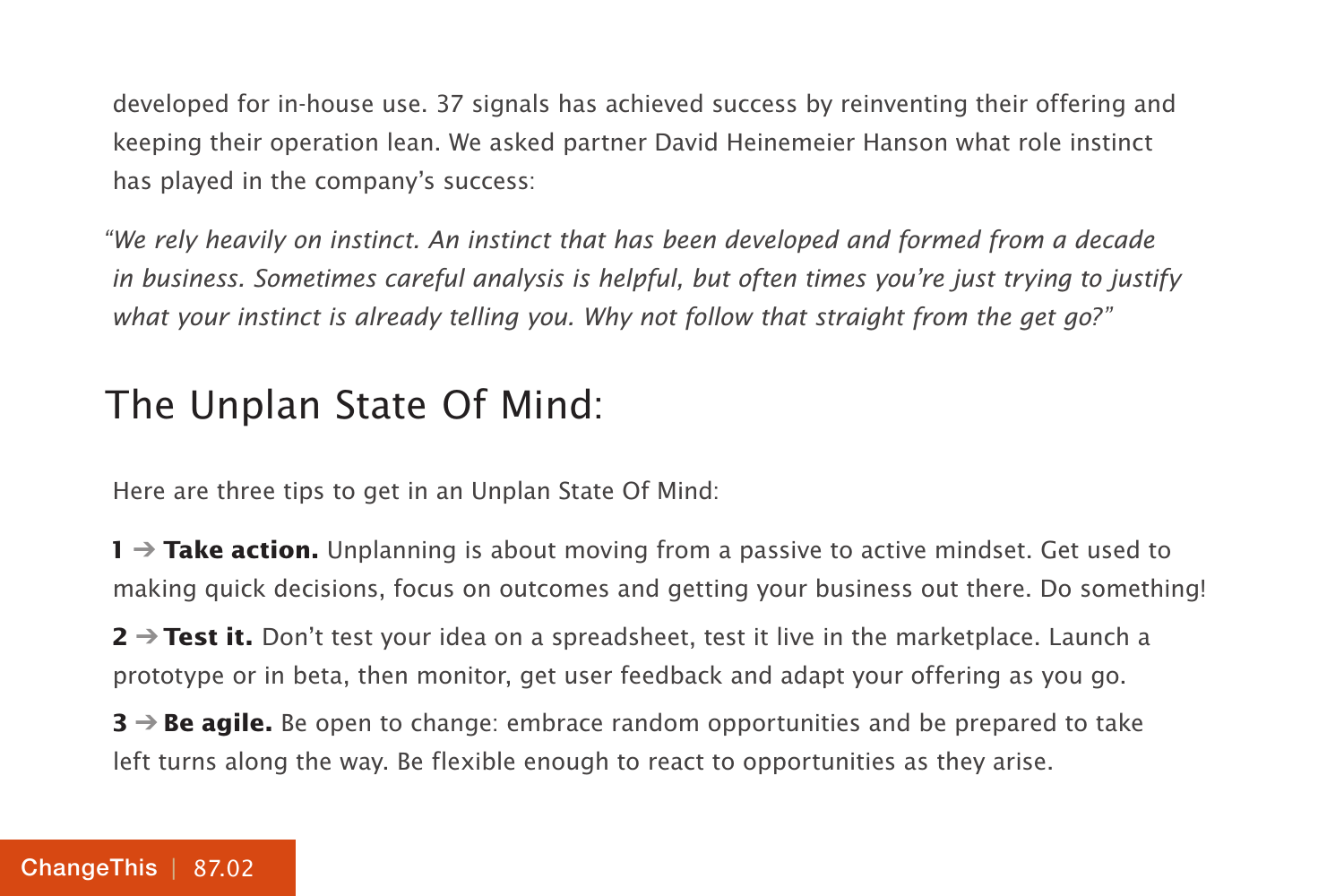A friend of ours, Pascal Grierson, recently launched FrenchRadioLondon, a French-speaking radio station in London. Over a beer in a Parisien cafe we asked him what business plan he had. Pascal told us that he had one side of paper with two sections. One was "the why" and the other, "the who": why London needed a French radio station, and who will make it happen? As soon as he told us that London is the sixth biggest French-speaking city in the world, we realised that was a compelling reason to open a French radio station in London. The "who" was Pascal himself, with 20 years experience in broadcasting. With that clarity of mindset, he got his investors and London got a French-speaking radio station. There was no big complex plan. He kept it simple.

*The people that succeed, the ones that don't get stuck at first base are the ones that recognise that they don't have all the answers and probably never will, but pursue their goal anyway.*  $\begin{array}{c} 66 \\ at \\ ha \end{array}$ 

Success isn't about how good your business plan is on paper, it's about having the courage to make the leap. It's the ones doing something about their idea that are succeeding. The ones that are still thinking about it don't stand a chance.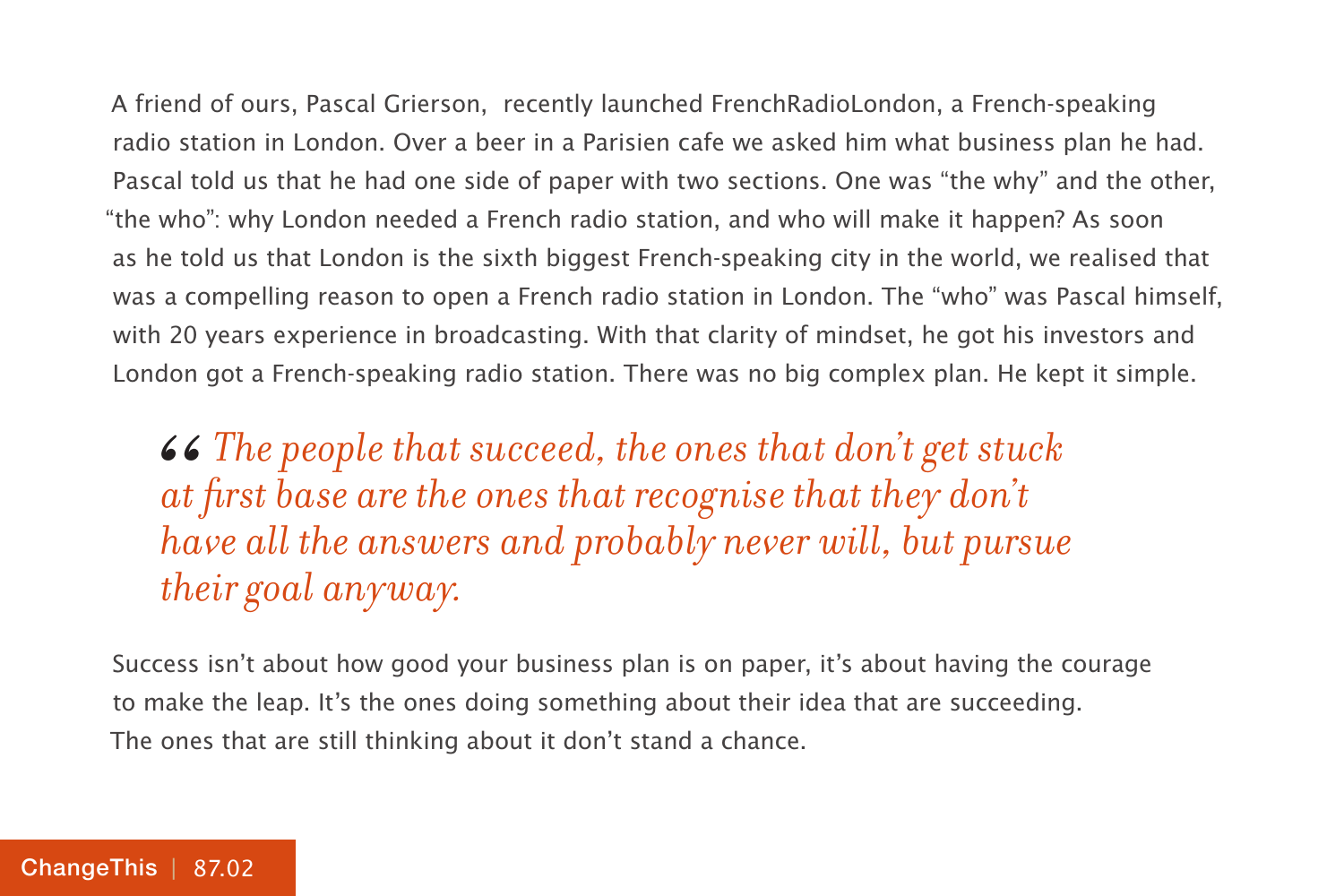Guy Kawasaki is the former chief evangelist of Apple and is now a venture capitalist at Garage Technology Ventures in Silicon Valley where he invests in some of the most cutting-edge technology companies in the world. Guy explained his frustrations seeing entrepreneurs with their business plans:

"Many entrepreneurs show up to us with these 'magna carta' size business plans; they've spent two weeks cranking out a spreadsheet so they have this Excel sheet that says five years out, times twelve months, times 200 line items ... they're going to tell you how much to spend on pencils in the fourth month of the fifth year! And you know what, basically, I know they're making it up."

Unplanning might not be for everyone, but for companies stuck in neutral or on repeat with a broken business model, it can be liberating. Whilst for the start-up economy, the home business launch, the "I have an idea" folk, Unplanning is about positive actions to realise your goals. **After all, you can think, analyse and plan all day long, or you can actually do things and see what works in the real world.**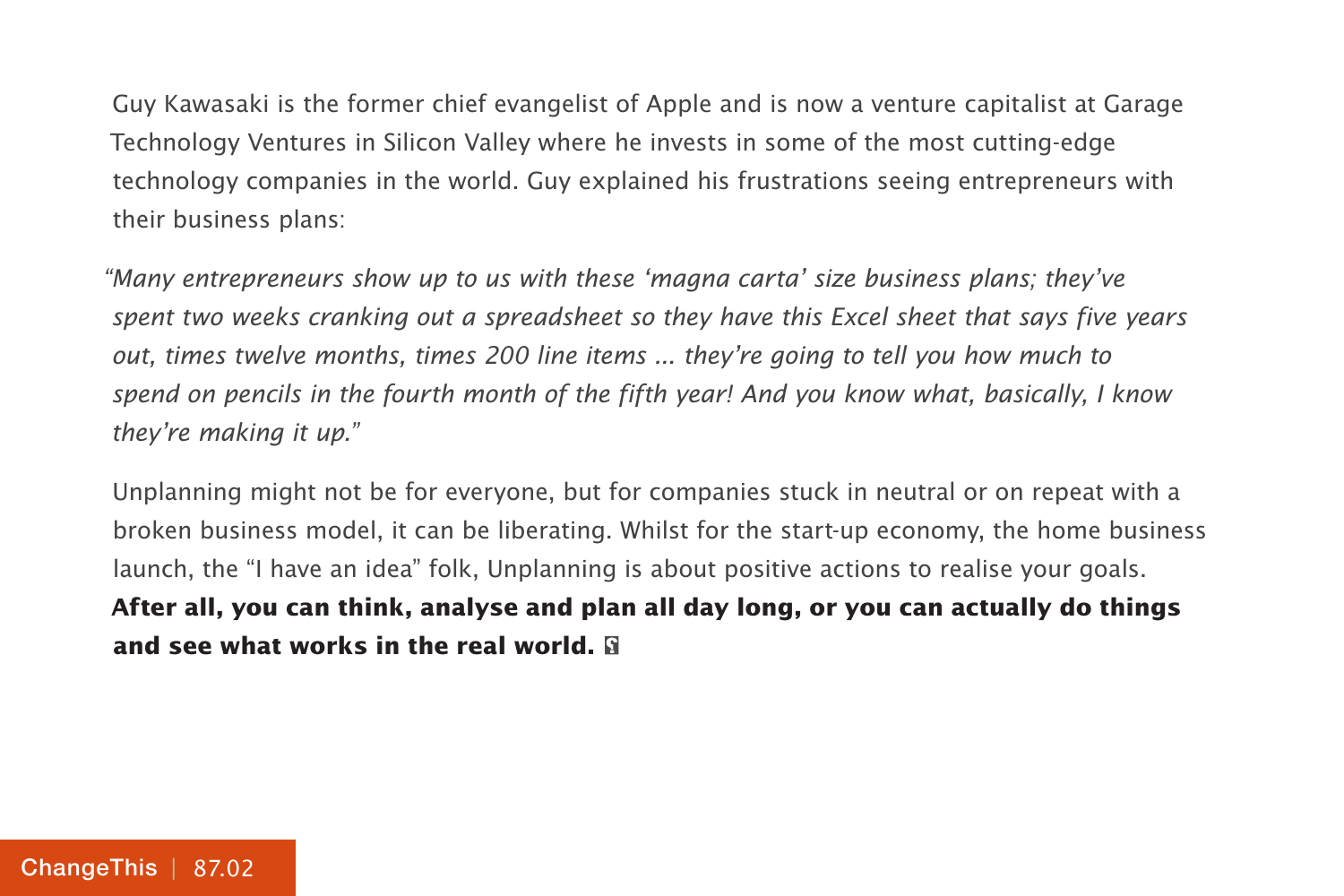### Info



**BUY THE BOOK** | Get more details or buy a copy of Ian Sanders and David Sloly's [Zoom: The Faster Way to Make Your Business Idea Happen.](http://800ceoread.com/book/show/9780273755678-Zoom_)

**ABOUT THE AUTHORS** | Ian Sanders specializes in the creative industry, where he's helped launch ideas in TV, radio, advertising, design, software and technology. He's also the author of Leap! Ditch Your Job, Start Your Own Business & Set Yourself Free and Juggle! Rethink Work, Reclaim Your Life. **David Sloly** creates ideas for a living. After producing programmes for stations including BBC Radio 1, Virgin Radio and Kiss FM, David started producing content for digital platforms, soon getting snapped up by tech marketing agency Mason Zimbler as their Digital Guru. He rose to become Executive Creative Director working on campaigns for Microsoft, Toshiba and EMC.

- → **SEND THIS** | [Pass along a copy](http://www.changethis.com/87.02.Unplanning/email) of this manifesto to others.
- **→ SUBSCRIBE** | Sign up fo[r e-news](http://changethis.com/page/show/e_mail_newsletter) to learn when our latest manifestos are available.

This document was created on October 5, 2011 and is based on the best information available at that time. The copyright of this work belongs to the author, who is solely responsible for the content. This work is licensed under the Creative Commons Attribution-NonCommercial-NoDerivs License. To view a copy of this license, visit [Creative Commons](http://creativecommons.org/licenses/by-nc-nd/2.0/) or send a letter to Creative Commons, 559 Nathan Abbott Way, Stanford, California 94305, USA. Cover image from [Veer.](http://www.veer.com/) You are given the unlimited right to print this manifesto and to distribute it electronically (via email, your website, or any other means). You can print out pages and put them in your favorite coffee shop's windows or your doctor's waiting room. You can transcribe the author's words onto the sidewalk, or you can hand out copies to everyone you meet. You may not alter this manifesto in any way, though, and you may not charge for it.